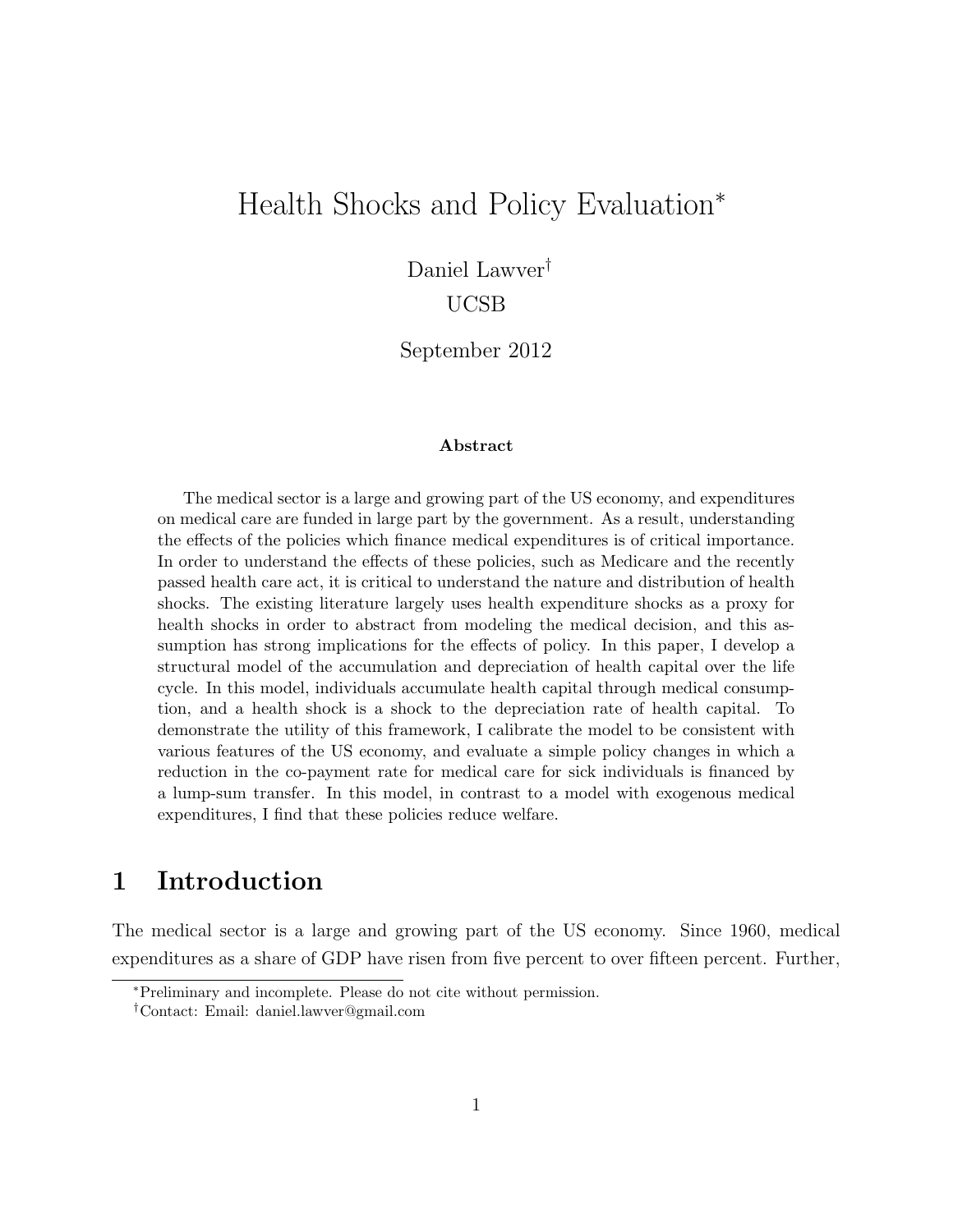these expenditures are financed to a large extent by the government; in 2009, the government financed 44 percent of medical expenditures. An important question is, what are the aggregate implications of these policies for allocations and welfare?

A recent literature<sup>1</sup> attempts to answer this question in the context of the recently passed Affordable Health Care for America Act. These studies generally argue that the recent policy change increases welfare. One important limiation of these studies is that they generally take a reduced form approach to modeling health shocks. In particular, they model health shocks as shocks to medical expenditures rather than shocks to primitives which generate endogenous variation in medical expenditures across individuals with different health shocks. One implicit assumption associated with this modeling approach is that medical expenditures are invariant to policy. This runs counter to existing evidence, in particular the RAND Health Insurance Experiment,<sup>2</sup> that policy does affect medical expenditures. By evaluating policy in a framework in which policy does not affect medical decisions, these studies ignore a potentially important channel through which policy affects allocations and welfare.

This paper proposes a new framework for health policy evaluation. Specifically, this paper develops a model of the accumulation and depreciation of health capital over the life cycle with primitive health shocks. In this model, health capital determines an individual's mortality rate. Individuals accumulate human capital through medical consumption. A health shock in this model is a shock to the depreciation rate of health capital. This model can be calibrated to match data on medical expenditures and mortality rates over the life cycle and across individuals with different health status.<sup>3</sup>

To illustrate the utility of this new framework, I evaluate simple policy change within the context of the calibrated model. In particular, I consider policies which reduce the copayment rate for 'sick'<sup>4</sup> individuals by making a medical expenditure-dependent transfer to them, and finance this transfer to sick individuals using a lump-sum transfer from all individuals. I find that these policies reduce welfare,<sup>5</sup> in stark contrast to the result implied by a model with exogenous medical expenditures. The reason for this is that a reduction in the marginal cost of medical purchases induces individuals to increase medical purchases at the expense of non-medical consumption. Marginal co-payment rates for medical purchases

<sup>&</sup>lt;sup>1</sup>See, for example, Janicki (2011) and Paschenko and Porapakkarm (2011).

 $2$ See Newhouse (1993).

<sup>3</sup>Health status in the model corresponds to self-reported health status in the Medical Expenditure Panel Survey.

<sup>4</sup>Sick individuals in the model correspond to individuals who report fair or poor health in the Medical Expenditure Panel Survey.

<sup>&</sup>lt;sup>5</sup>In the tradition of Lucas (1987), I consider consumption-equivalent welfare for the ex-ante household.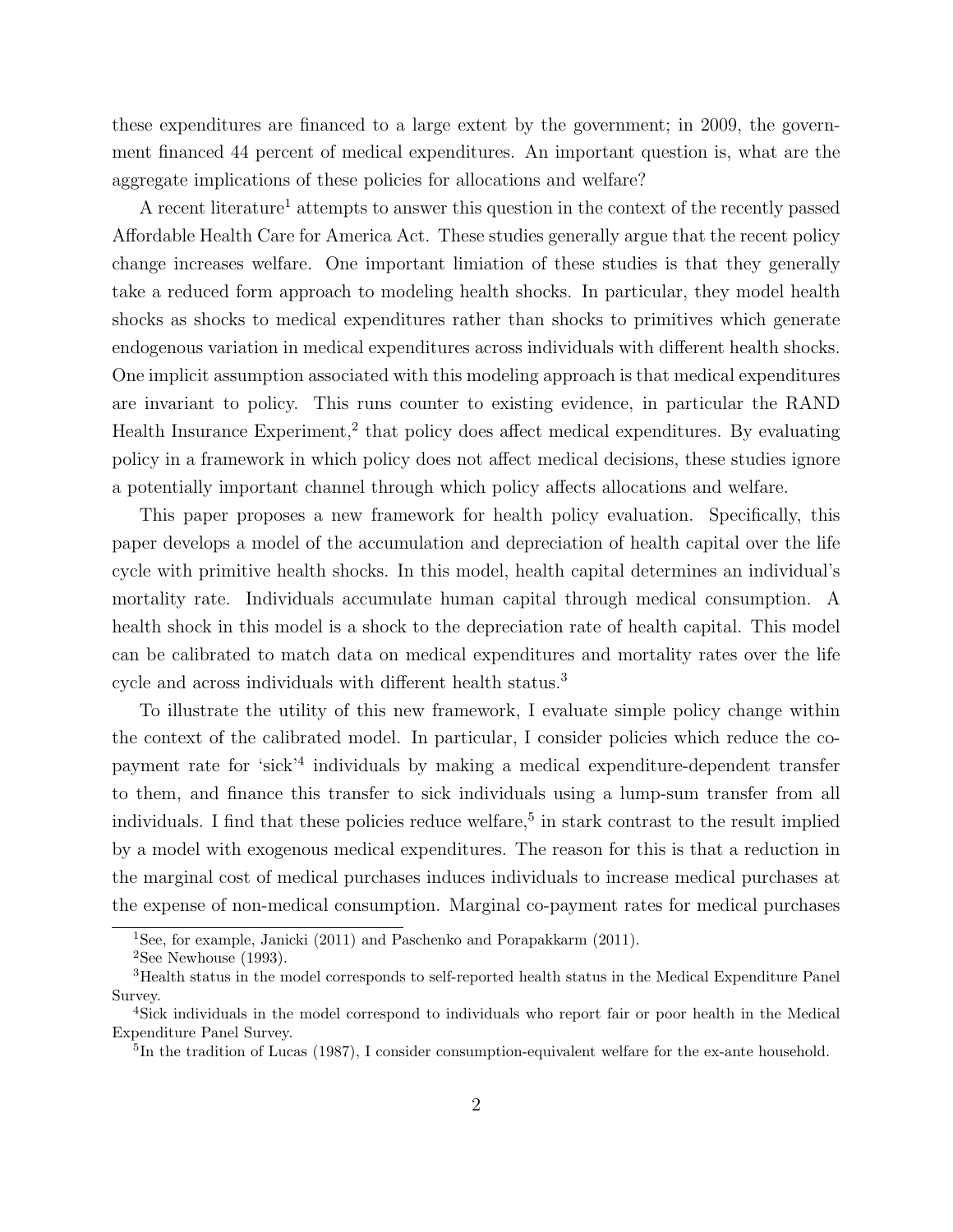are already quite low in the US, and further reduction results in welfare loss because the reduction in the variation in non-medical consumption across individuals of different health status is outweighed by the increased distortion of the medical purchase decision.

The remainder of the paper is organized as follows. Section 2 presents the model used for policy evaluation. Section 3 details the methods used to calibrate the model parameters. Section 4 presents the data used to calibrate the model. Section 5 details the policy which is evaluated within the context of the model, and the main results. Section 6 concludes.

## 2 Model

In this section, I develop a life cycle model of the accumulation and depreciation of health capital over the life cycle, similar to Lawver (2011 b), extended to include shocks to the depreciation rate of health capital.

## Demographics, Timing, and Endowments

The economy is populated by ex-ante identical individuals. Individuals differ by their health status, indexed by  $i = 1, 2$ , and their age, indexed by  $t = 0, 1, ...T$ . In each period,  $\alpha_i$ individuals are born at age  $0$  with health status i. The probability that an individual at age t of health status i survives to age  $t+1$  is denoted  $s_{ti}$ . Of the individuals that survive, fraction  $\pi_{tii'}$  have health status i' at age  $t + 1$ . There are two sub-periods in each period, hereafter referred to as 'beginning' and 'end,' indexed by  $j = 0, 1$ . Subscripts are used to refer to age t and health status i and superscripts are used for the sub-period j. Health capital is the only variable which varies across sub-periods, and is denoted  $H_{ti}^j$ . Each individual is endowed with a lifetime stream of health status-contingent income, denoted  $y_{ti}$ , and an initial health status-contingent health capital stock, denoted  $H_{0i}^0$ .

## Medical Consumption

In each period, individuals allocate their income to medical purchases  $x_{ti}$  and non-medical consumption  $c_{ti}$ . The quantity of medical purchases correspond to the quantity of the composite medical good measured by the BLS, and can be thought of as the number of treatments that an individual receives.<sup>6</sup> Individuals value medical purchases because of the associated

 ${}^{6}$ For more discussion, see Lawver (2011).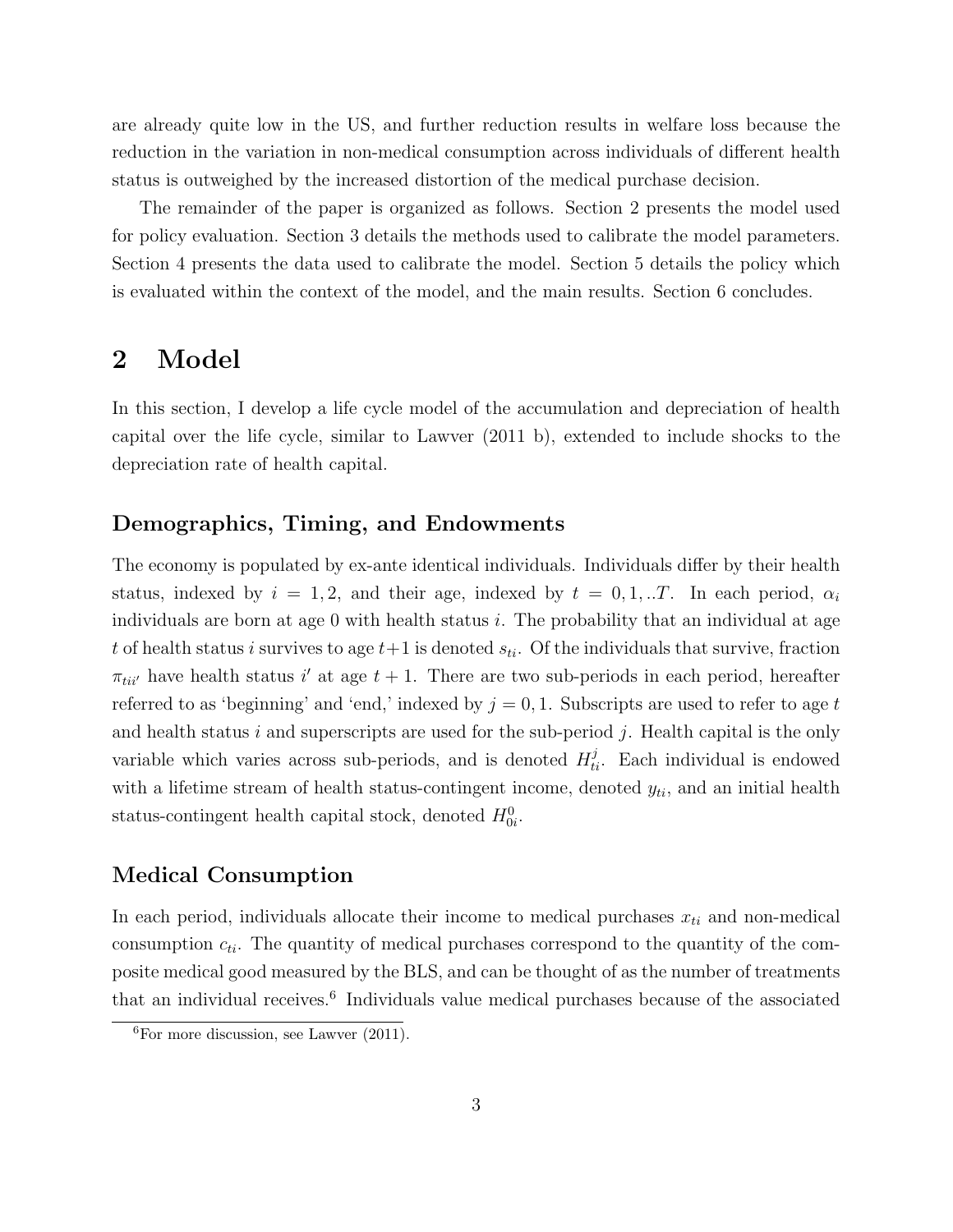increase in end of period health capital. The rate at which medical purchases increases end of period health capital depends on the quality of medical purchases, denoted  $A_{ti}$ . Medical consumption  $m_{ti}$  is defined to be the product of the quantity of medical purchases  $x_{ti}$  and the quality of medical purchases  $A_{ti}$ . Increasing end of period health capital has two effects. First, it increases an individual's survival rate in the current period. Second, it increases health capital at the beginning of the next period contingent on survival.

## Health Capital Accumulation and Survival

Individuals invest in health capital over the life cycle through medical consumption. Health capital in sub-period j for an individual at age t with health status i is denoted  $H_{ti}^j$ . Health capital at the end of the period is a function of health capital at the beginning of the period as well as medical consumption  $m_{ti}$  according to the following function g:

$$
H_{ti}^1 = g(H_{ti}^0, m_{ti})
$$

Function  $g$  is increasing in both arguments, and concave in medical consumption. I restrict function g, which I will call the health capital accumulation function, to be in the following form:

$$
g(H_{ti}^0, m_{ti}) = H_{ti}^0(1 + m_{ti}^\gamma)
$$

where  $\gamma$  is an elasticity parameter.

The probability that an individuals survives to the next period is a function of an individual's end of period health capital, and therefore depends on beginning of period health capital and period medical consumption. An individual's period mortality rate is the inverse of end of period health capital. An individual's period survival rate, then, is written:

$$
s_{ti} = 1 - \frac{1}{H_{ti}^1}
$$

### Health Status Transitions and Health Capital Depreciation

Individuals face uncertain health capital depreciation rates. Of the individuals which survive from age t to age  $t+1$ , share  $\pi_{tii'}$  will be of health status i' at age  $t+1$ , and these individuals will have health capital depreciation rate  $\delta_{tij}$ . Health capital in the beginning of the next period for individuals that transition between health status  $i$  and health status  $i'$  is written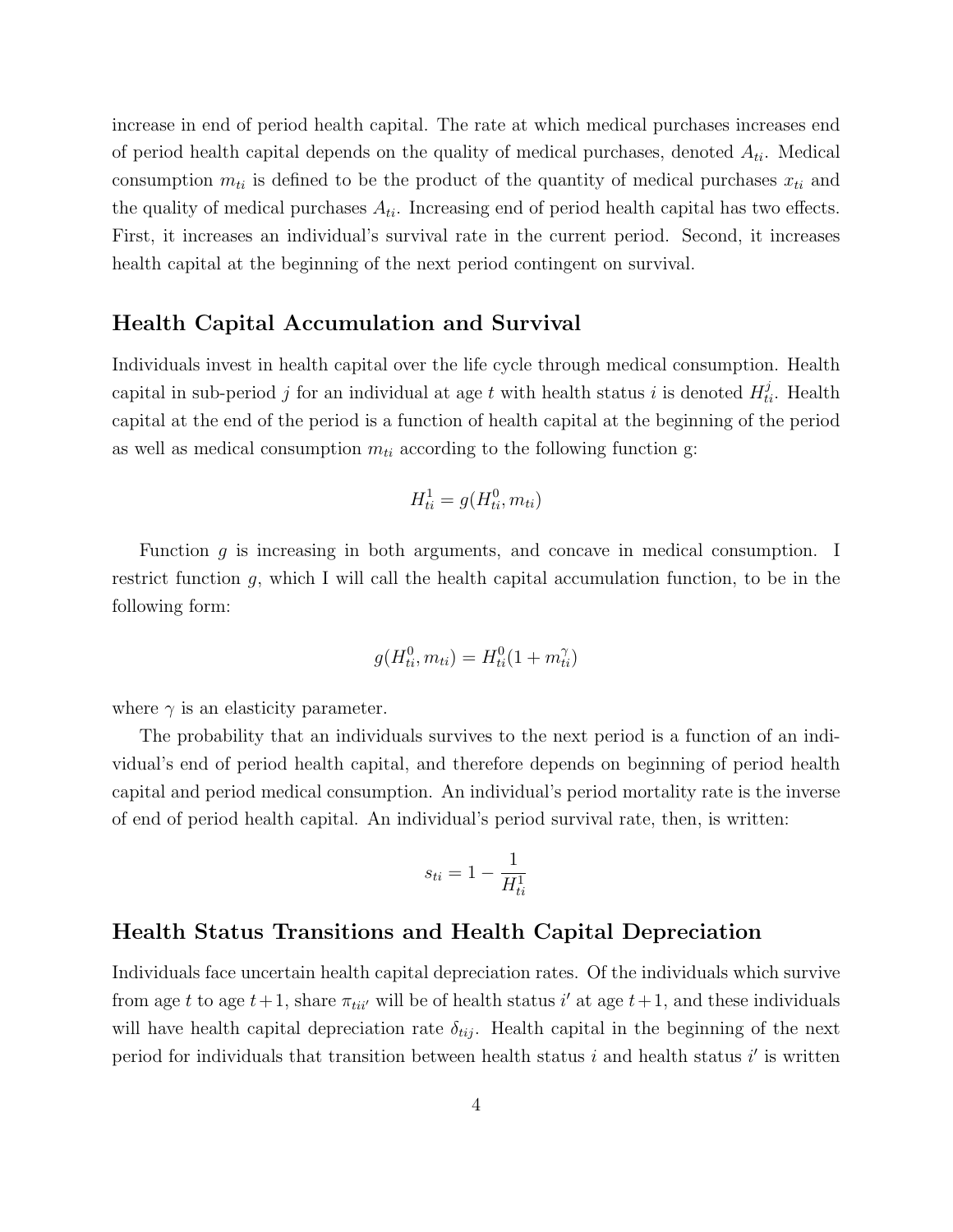$$
H_{t+1,i'}^{0} = (1 - \delta_{tij})H_{ti}^{1}
$$

In this setting, 'health shocks' are shocks to the depreciation rate of health capital. Transitioning from a healthy state today to an unhealthy state tomorrow means an individual's health capital depreciation rate is relatively large, and vice versa. One alternative approach in this setting would be to model health shocks as shocks to the level of health capital rather than its depreciation rate. Conceptually, these approaches are very similar.

## Preferences

Individuals value streams of state-contingent non-medical consumption according to the following utility function:

$$
\sum_{t=0}^{T} \sum_{i=1}^{2} \beta^t \Pi_{ti} u(c_{ti})
$$

where  $\Pi_{ti}$  denotes the probability that an individual survives to age t and has health status i. This probability depends on health status transition probabilities  $\pi_{tij}$  as well as the history of medical consumption and beginning of period health capital in period zero. For convenience, I define the consumption good in units of year 2000 dollars. Function  $u$  is the period utility function, which is increasing and concave. The utility from death is normalized to zero. I restrict u to be in the following form:

$$
u(c) = \log(c) + \phi
$$

where  $\phi$  is the constant term in the period utility function, as in Hall and Jones (2007). This term is important in models with endogenous survival rates. Since the utility of death is normalized to zero, the level of utility while alive affects the optimal level of medical purchases. Furthermore, the use of this term allows one to calibrate the model to be consistent with empirical estimates of the value of a statistical life. This means that willingness to pay for medical purchases in the model will be consistent with empirical estimates of willingness to pay for mortality reduction.

as: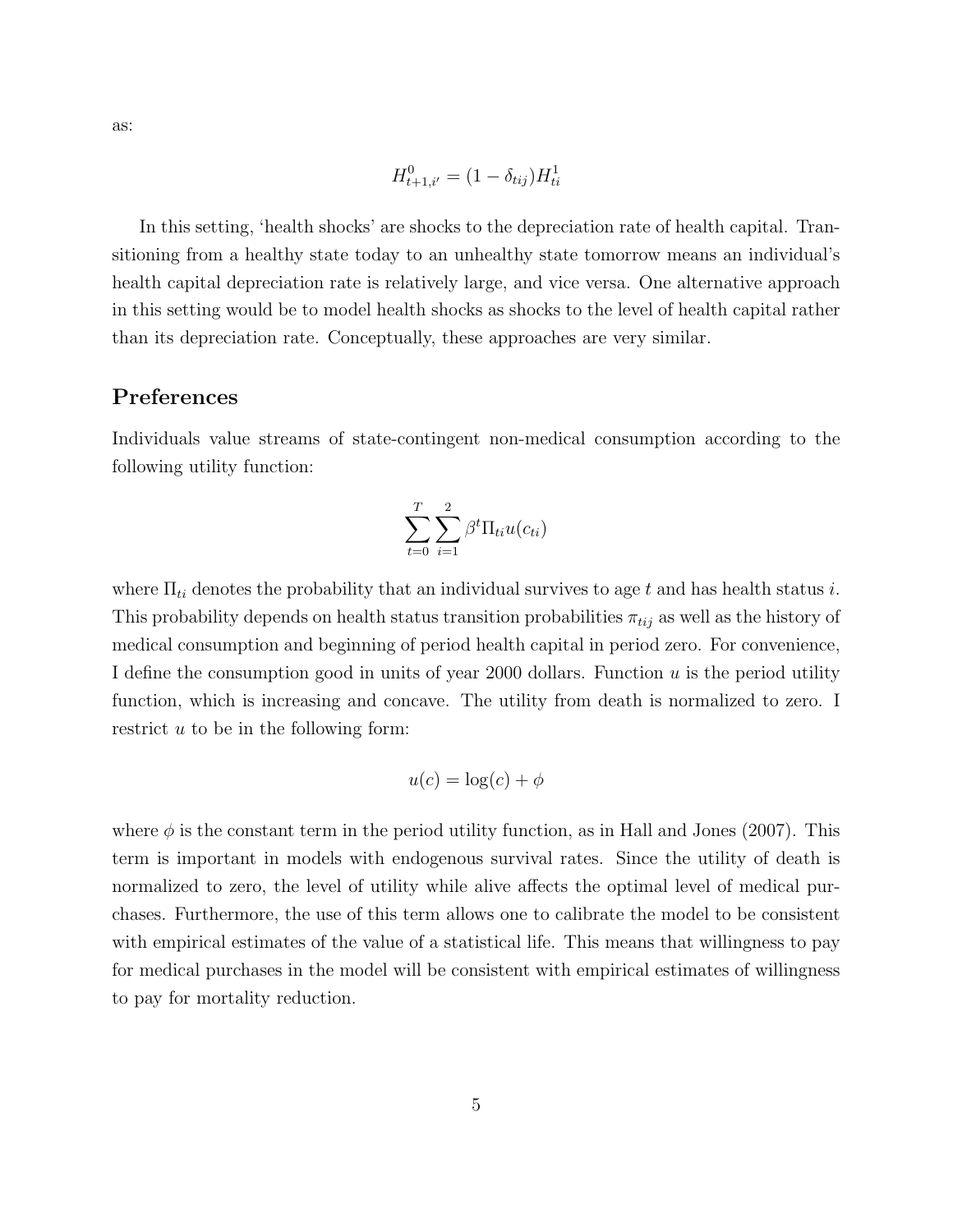## Budget

Individuals are endowed with a lifetime stream of health status-contingent income, denoted  $y_{ti}$ . In each period, individuals allocate income to medical purchases  $x_{ti}$  and non-medical consumption  $c_{ti}$ . The relative price of medical purchases is denoted p.

Individuals have stylized insurance against medical expenses in the sense that pay a fraction of medical expenses out of pocket. Given medical expenditures  $px_{ti}$ , individuals pay  $\theta_{ti}px_{ti} + P_{ti}$  out of pocket, where  $\theta_{ti}$  is the marginal co-payment rate for medical purchases, and  $P_{ti}$  is a transfer. This feature is meant to replicate the fact that a large portion of medical expenses a financed indirectly via public and private insurance, and these parameters will be chosen in the calibrated model to match the average and the marginal co-payment rates faced by individuals. The main policy experiment will be to change these parameters and determine the effect of these changes on allocations and welfare.

## Individual Decision Problem

In each period, individuals allocate income to maximize expected lifetime utility. This decision problem is written recursively as follows:

$$
V_{ti}(H_{ti}^0) = \max_{x_{ti}, c_{ti}} [u(c_{ti}) + \sum_j \pi_{ij} \beta s_{ti} V_{t+1,j} (H_{t+1,j}^0)]
$$
  
subject to:  $c_{ti} + px_{ti} = y_{ti}$   

$$
H_{ti}^1 = g(H_{ti}^0, A_{ti} x_{ti})
$$
  

$$
H_{t+1,j}^0 = (1 - \delta_{tij}) H_{ti}^1
$$
  

$$
s_{ti} = 1 - \frac{1}{H_{ti}^1}
$$

## 3 Data

In this section, I will detail the data used to parameterize the model. I will use data on the life cycle profile of medical purchases by health status, survival rates, and other variables for males<sup>7</sup> in the US between 1996 and 2008 to construct an average life cycle profile. The data used here are annual and come from the Medical Expenditure Panel Survey (MEPS), the Bureau of Labor Statistics (BLS) and the Social Security Administration (SSA). This

<sup>7</sup>Males are studied here for simplicity, as their medical decisions do not affect the health of unborn children.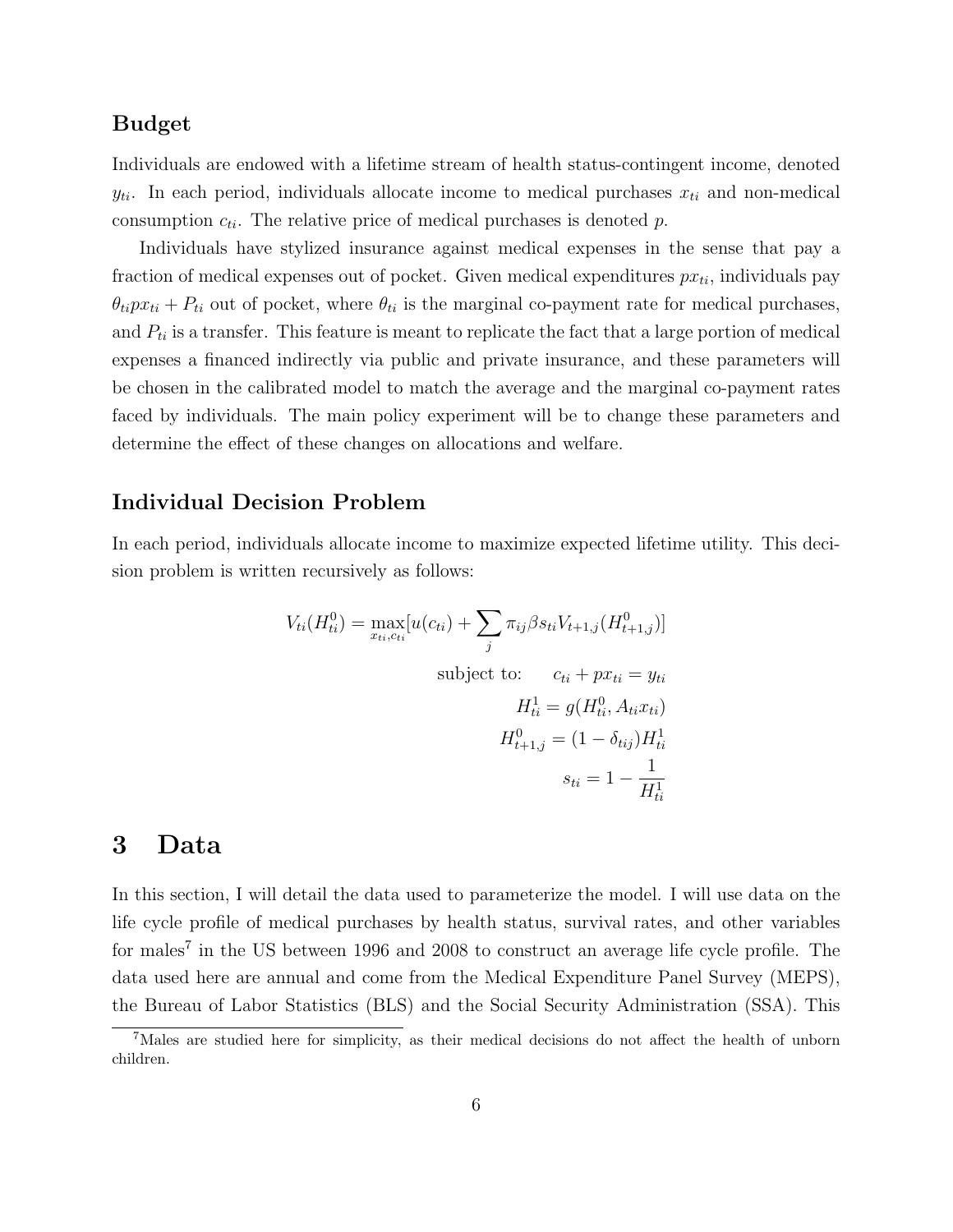data is used to construct observations of survival rates  $s_t$ , medical purchases  $x_{ti}$ , marginal co-payment rates  $\theta_{ti}$ , average co-payment rates  $\theta_{ti}^{avg}$ , and income endowments  $y_{ti}$  for each 5-year age group from  $25-99$ ,<sup>8</sup> and the relative price of medical purchases p.

The MEPS reports data on income, medical expenditures, and out-of-pocket medical expenditures at the individual level for males 25-84. An individual's income endowment is defined to be their total income, as reported by MEPS. I use the individual-level data to construct observations for each  $ti$ , hereafter referred to as group, by averaging across individuals in that group in all time periods. To calculate the average co-payment rate  $\theta_{ti}^{avg}$ ti that individuals pay, I calculate the share of total medical expenses that are paid by each group. I estimate the marginal co-payment rate  $\theta_{ti}$  faced by individuals as follows. First, I calculate the average co-payment rate across all individuals in each group. Then, I assume that the marginal co-payment rate for each individual is equal to the average co-payment rate. Then I calculate the group's marginal co-payment rate by averaging the average copayment rate across all individuals in the group. Recall that  $\theta_{ti}$  will be used in the model, and that a transfer  $P_{ti}$  will be calculated so average co-payment rate in the model will match the data. Overall, out-of-pocket payments make up a small fraction of medical expenses. Marginal co-payment rates generally decline with age, and decline for those in poor health. This pattern is shown in Figure 1.

Income endowments and co-payment rates for individuals 85 to 99 are chosen to be equal to their corresponding values for 80-84 year olds, because MEPS data is not available for these age groups. BLS data is used to construct the relative price of medical purchases by averaging the relative price of medical purchases between 1996 and 2008. Medical expenditures are calculated by determining average medical spending in each group. Medical expenditures as a share of income are shown in Figure 2. As shown in the figure, the share of income devoted to medical expenditures rises sharply with age, and for those in poor health.

Health status in the model corresponds to self-reported health status in MEPS. In particular, health status 2 in the model corresponds to a report of excellent, very good, or good health in MEPS, and health status 1 in the model corresponds to a report of fair or poor health in MEPS. The overlapping panel design of MEPS is exploited to calculate  $\pi_{\text{tri}}$ , the probability of having health status  $i'$  at age  $t+1$  conditional on having health status i at age t. This is calculated directly using the panel data. Two important patterns are seen in the data. First, the probability of being healthy in the next period is higher for individuals that are healthy in the current period. Second, the probability of being healthy in the next

 $825-29$  year olds,  $30-34$  year olds, etc.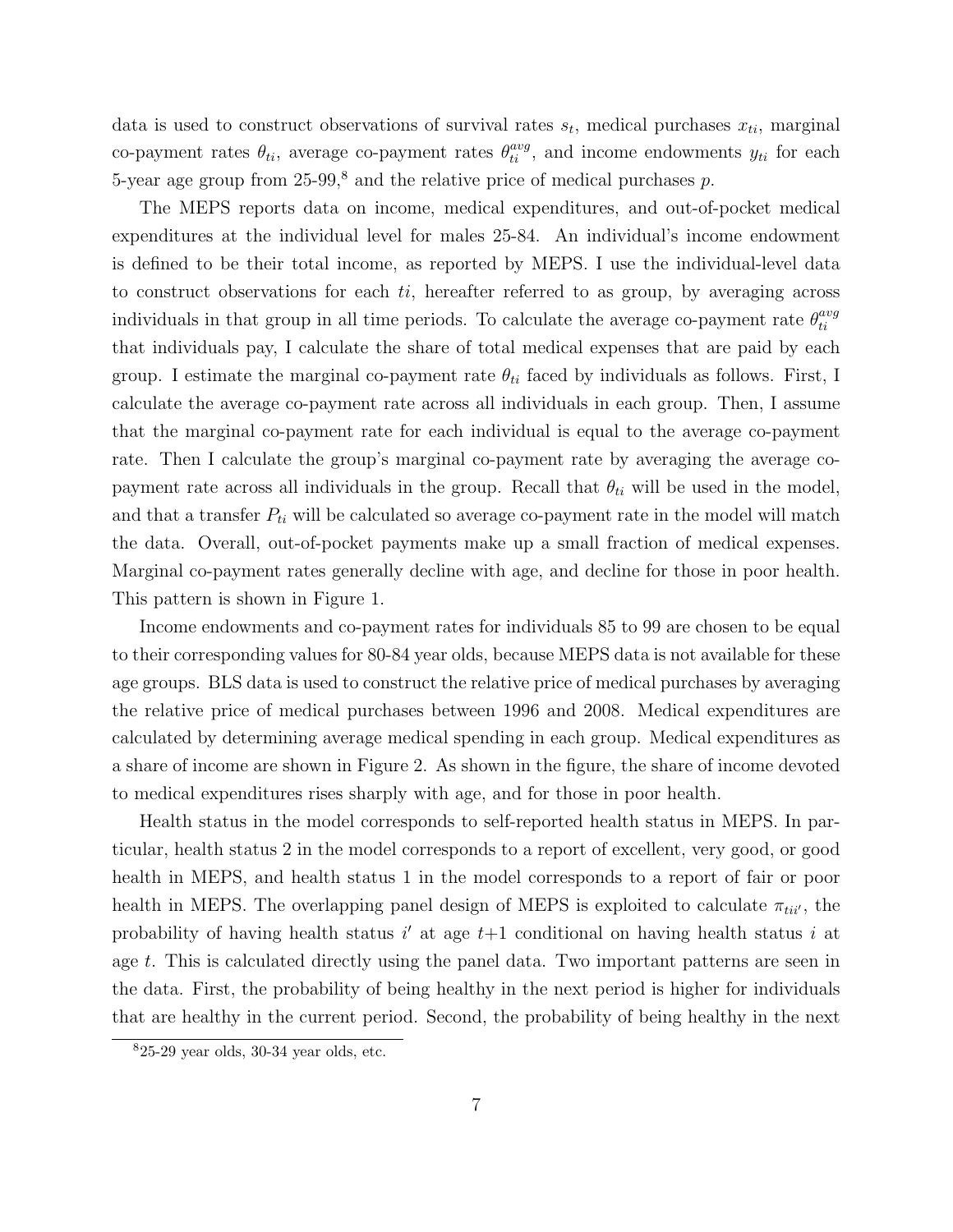

Figure 1: Marginal Co-Payment Rate by Age Group, Health Status

Figure 2: Medical Expenditures Relative to Income by Age Group, Health Status



period declines with age. These patterns are documented in Figure 3.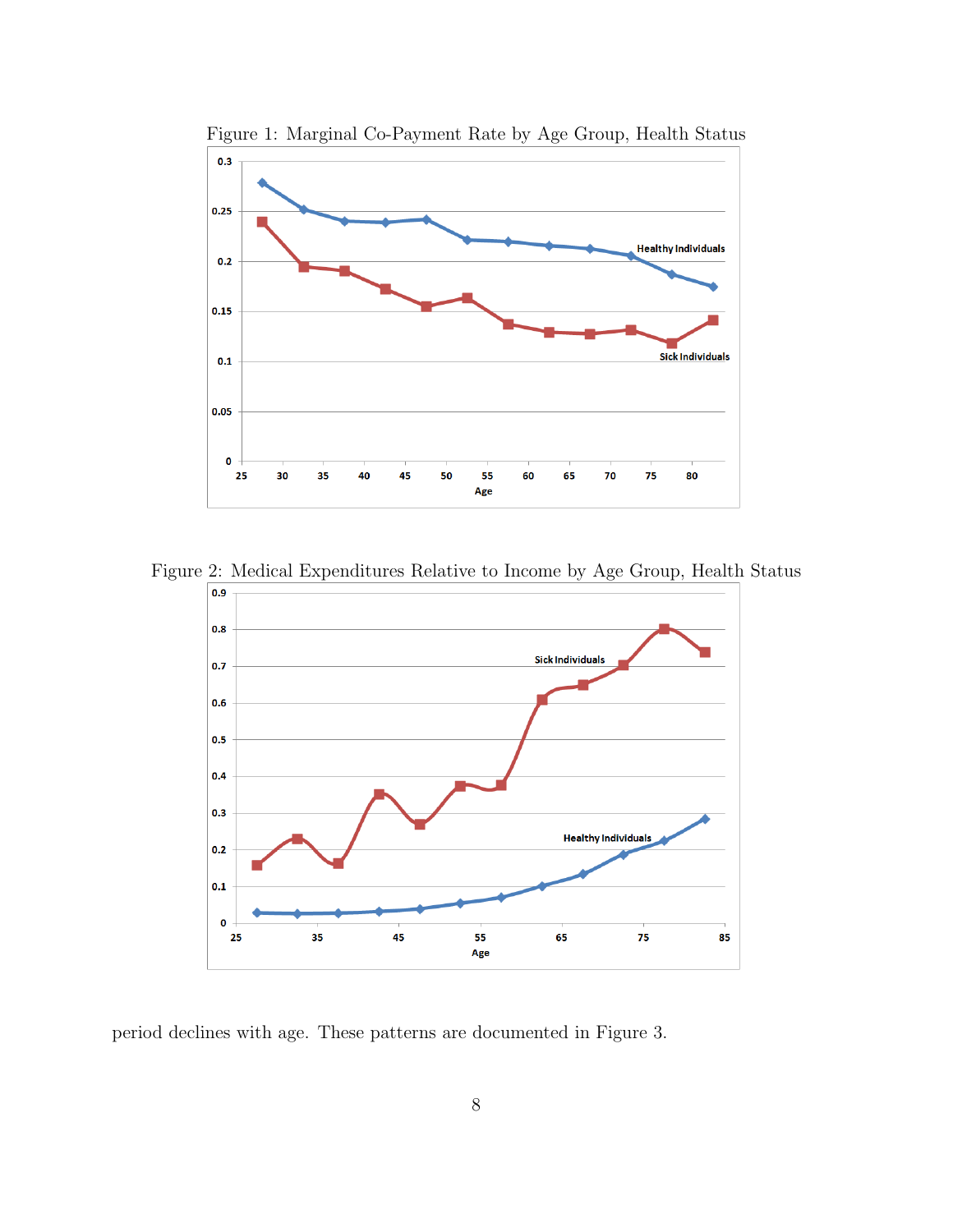

The SSA reports mortality rates at every age for 1990, 2000, and 2010. I construct mortality rates in years that are not reported using linear interpolation. The mortality rate  $s_{ti}$  is defined to be the probability that an individual of health status i survives in each of the years making up period t. For  $t = 0$ , this corresponds to the probability of surviving from age 25 to age 30, averaged across years 1996 to 2008. To convert age-specific observations to age and health status-specific observations, information on the relationship between selfreported health status and mortality from McGee et al (1999) is used. Figure 4 plots the life cycle profile of survival rates over this period by health status.

## 4 Calibration

The unknown parameters in this model determine the life cycle profiles of the quality of medical purchases in the accumulation of health capital  $A_{ti}$ , the depreciation rate of health capital  $\delta_{tii'}$ , beginning and end of period health capital  $H_{ti}^j$ , the constant term in the period utility function  $\phi$ , the exponent in the health capital accumulation function  $\gamma$ , and the time discount rate  $\beta$ . I will assume that the yearly discount rate is .96, implying that  $\beta = .96^5$ .

The key exercise here is to use the model to infer the life cycle profiles of the unobserved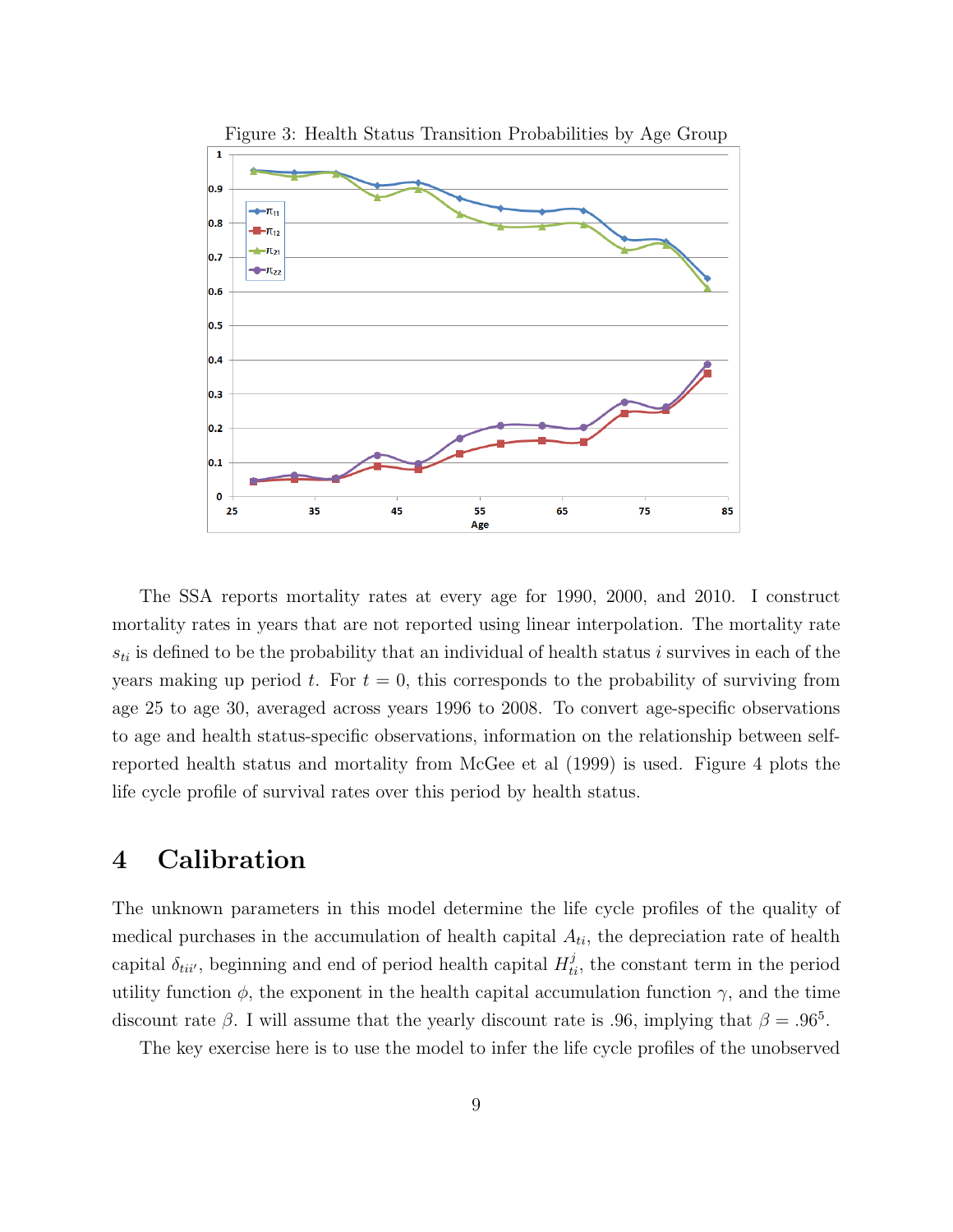

parameters using observations of the life cycle profiles of medical purchases  $x_{ti}$  and survival rates  $s_{ti}$ . The key to this exercise is to work backwards. In the final period, an individual's health capital stock does not affect their decisions, and therefore the depreciation rate of health capital in the second to last period does not affect decisions. As a result, it is straightforward to infer medical quality and beginning of period health capital in the final period, and therefore the depreciation rate of health capital in the second to last period. Given that these parameters have been inferred, it is straightforward to work one step backward. I will detail these steps in this section.

Inference of the life cycle profiles of the unobserved parameters are disciplined, in addition, by information on the value of astatistical life and by experimental evidence on the price elasticity of medical expenditures. In particular, as in Hall and Jones (2007), the constant term in the period utility function is calibrated to match the estimate of the value of a statistical life for 35-44 year olds in 2000 from Aldy and Viscusi (2008). This implies that willingness to pay for medical purchases in the model is grounded by evidence on willingness to pay for mortality reduction in the data. Further, the elasticity parameter in the health capital production function is calibrated to match the price elasticity of medical expenditures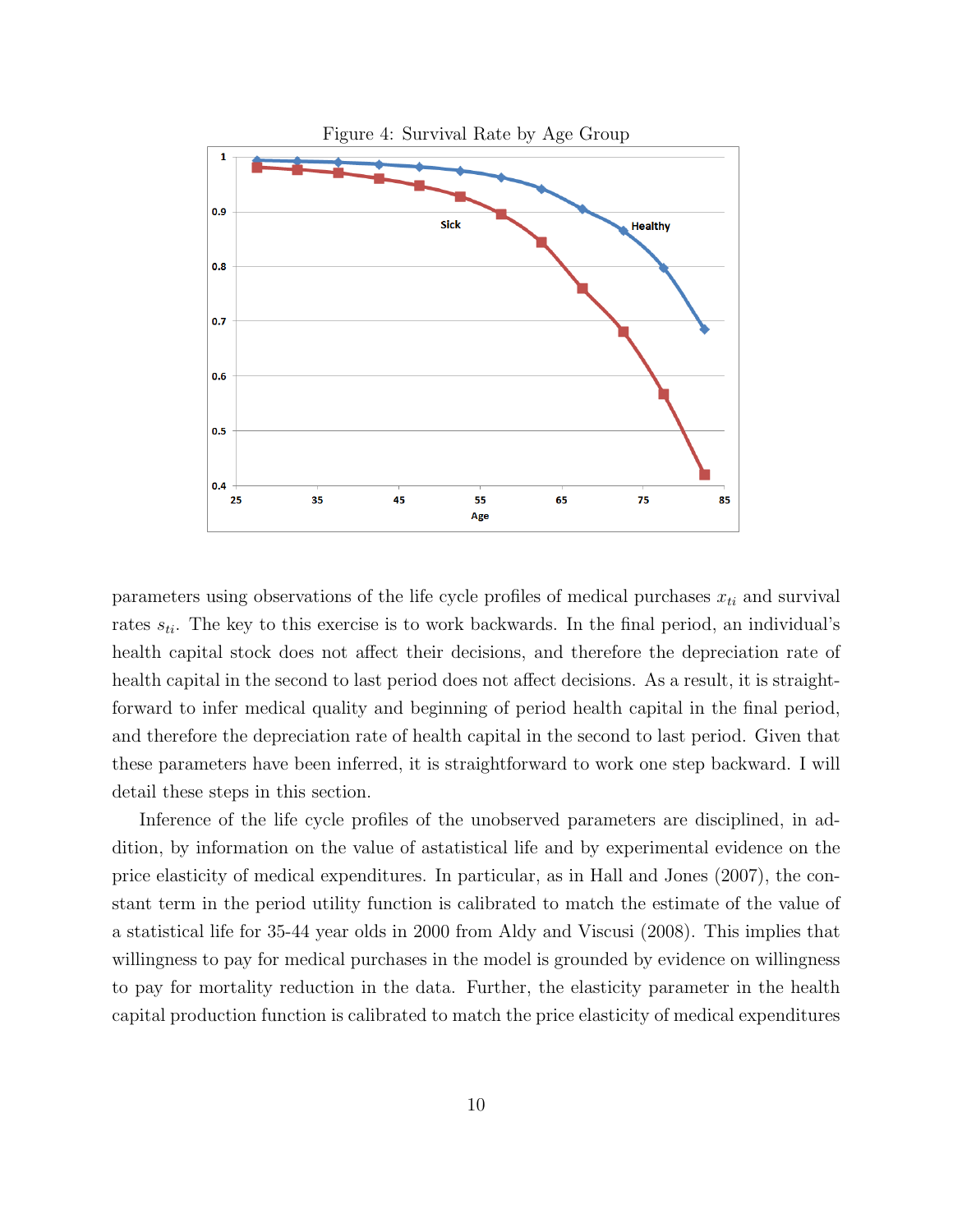implied by the RAND Health Insurance Experiment.<sup>9</sup>

### Outline of Calibration Procedure

To calibrate the remaining parameters –  $A_{ti}$ ,  $\delta_{tii'}$ ,  $H_{ti}^j$ , and  $\phi$  – I proceed as follows. First, I guess parameters  $\phi$  and  $\gamma$ . After guessing these parameters, I choose all of the other parameters to be consistent with data on survival rates  $s_{ti}$  and medical purchases  $x_{ti}$ . Then, I calculate the value of life for 35-44 year olds in the model, and compare it to the estimate in Aldy and Viscusi (2008), and to the estimate of the price elasticity of medical expenditures implied by the RAND Health Insurance Experiment. I update my guess of  $\phi$  and  $\gamma$ , based on this information, and repeat the process until convergence. Later in this section, I will detail the calculation of the value of life in the model.

To choose parameters other than  $\phi$  and  $\gamma$ , taking these parameters as given, I work backwards. In the final period of life, individuals will use all of their income to purchase non-medical consumption no matter what their health capital stock is since their is no opportunity to live another period. In the next-to-last period of life,  $t = T-1$ , the variables relevant for decisions are the beginning of period health capital stock  $H_{it}^0$  and medical quality  $A_{ti}$ . Health capital depreciation rates do not affect decisions, since the value of living to the final period of life does not depend on health capital. In the next-to-final period of life, then, the objective is to choose  $H_{ti}^0$  and  $A_{ti}$  so that the model is consistent with observations  $s_{ti}$ and  $x_{ti}$ . For individuals of each type i, I guess  $A_{ti}$ . Then, I derive  $H_{ti}^0$  consistent with optimal decision making and the observed level of medical purchases  $x_{ti}$ . Then, I determine whether or not  $A_{ti}$  and  $H_{ti}^0$  are consistent with observed survival rate  $s_{ti}$ . I iterate on my guess of  $A_{ti}$ until the survival rate implied by these parameters is consistent with observations.

In all preceding periods the procedure is similar, the difference being that health capital depreciation rates must also be inferred. This is straightforward. Survival rate  $s_{ti}$  implies  $H_{ti}^1$ , which along with  $H_{t+1,i'}^0$  inferred in the previous step implies  $\delta_{tii'} = 1 - H_{t+1,i'}^0/H_{ti}^1$  for each *i* and *i'*. The other steps are identical. Note that parameters  $\delta_{tii'}$  are taken into account when determining the levels of various parameters that are consistent with optimal decision making in periods where they are relevant.

<sup>9</sup>For more information, see Manning et al (1987).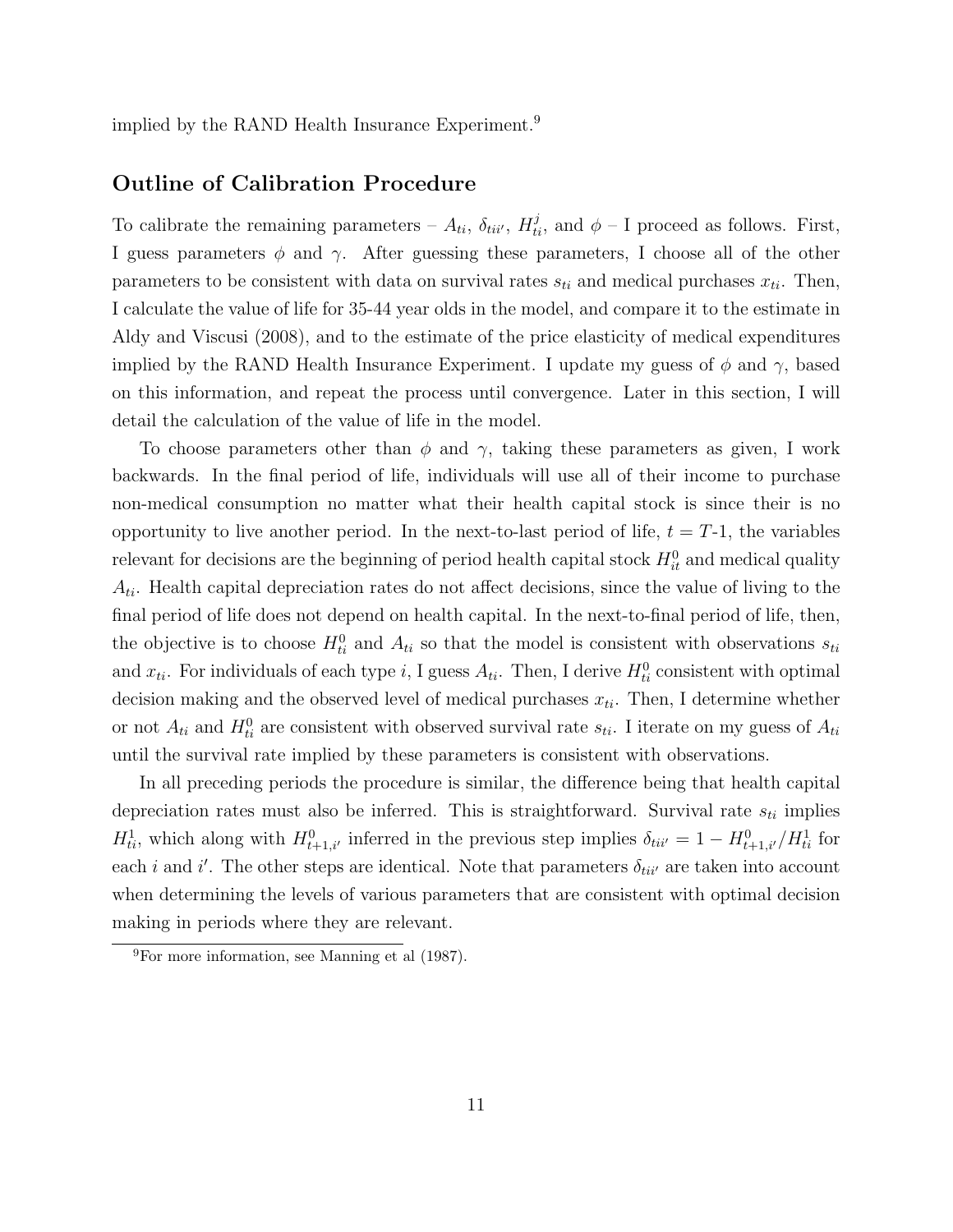### Value of Statistical Life

Following Hall and Jones (2007), the parameter  $\phi$  is chosen to match an estimate of the value of a statistical life. In particular, I will choose  $\phi$  so that 34-44 year olds value their lives at 9.9 million dollars,<sup>10</sup> based on the estimate from Aldy and Viscusi  $(2008).$ <sup>11</sup> The value of a statistical life is the dollar value of an individual's expected utility stream. Following Kniesner, Viscusi, and Ziliak  $(2006)$ , the value of a statistical life for individuals of age t with health status i, which I will call  $VSL_{ti}$ , is calculated as follows:

$$
VSL_{ti} = \frac{\beta \pi_{ti1} V_{t+1,1}(H_{t+1,2}) + \beta \pi_{ti2} V_{t+1,2}(H_{t+1,2}^0)}{u'(c_{ti})}
$$

Recall that the value of a statistical life is the dollar value of an individual's expected future utility stream. The value function, evaluated at the realized values of health capital, is the individual's expected utility stream. To calculate the dollar value of the expected utility stream, it is divided by  $u'(c_{ti})$ , the marginal utility of wealth.<sup>12</sup> To calculate this value for 35-44 year olds, I calculate the average value across 35-44 year olds in the model.

#### Model parameters for 85-99 year olds

One complication in this procedure is that MEPS data does not include observations for these age groups. It is important to include these groups because the decisions of individuals younger than 85, for which data is available, depend on the value of living to these ages. Because of this, I assume that  $\delta_{12,i,i'}$ , and  $\delta_{13,i,i'}$  are equal to  $\delta_{11,i,i'}$  for each i, i', ie that the health capital depreciation rate is constant after ages  $80-84$  for all health statuses. Second, I assume that all individuals aged 85-99 have the same health status, for simplicity health status  $i = 1$ . Given these assumptions, it is straightforward to calculate  $H_{12,1}^0$ ,  $H_{13,1}^0$ , and  $H_{14,1}^0$  using observations of survival rates. To do so, I first guess  $\delta_{11,1,1}$ , which determines the health capital depreciation rate for the older groups. Then, I choose parameters  $A_{12,1}, A_{13,1}$ , and  $A_{14,1}$  so that model predictions for survival rates are consistent with the data for these age groups. Then, I infer model parameters for individuals under 85. Then, I update the

<sup>&</sup>lt;sup>10</sup>There is considerable variation in estimates of the value of a statistical life. For a survey, see Viscussi and Aldy (2003). I will discuss the sensitivity of results to the choice of the value of a statistical life in Section 5.

<sup>&</sup>lt;sup>11</sup>Their estimate corresponds to the value of life for individuals in this age group in 2000, which is roughly the midpoint of my sample.

<sup>&</sup>lt;sup>12</sup>Recall that the non-medical consumption good is defined in units of year 2000 dollars.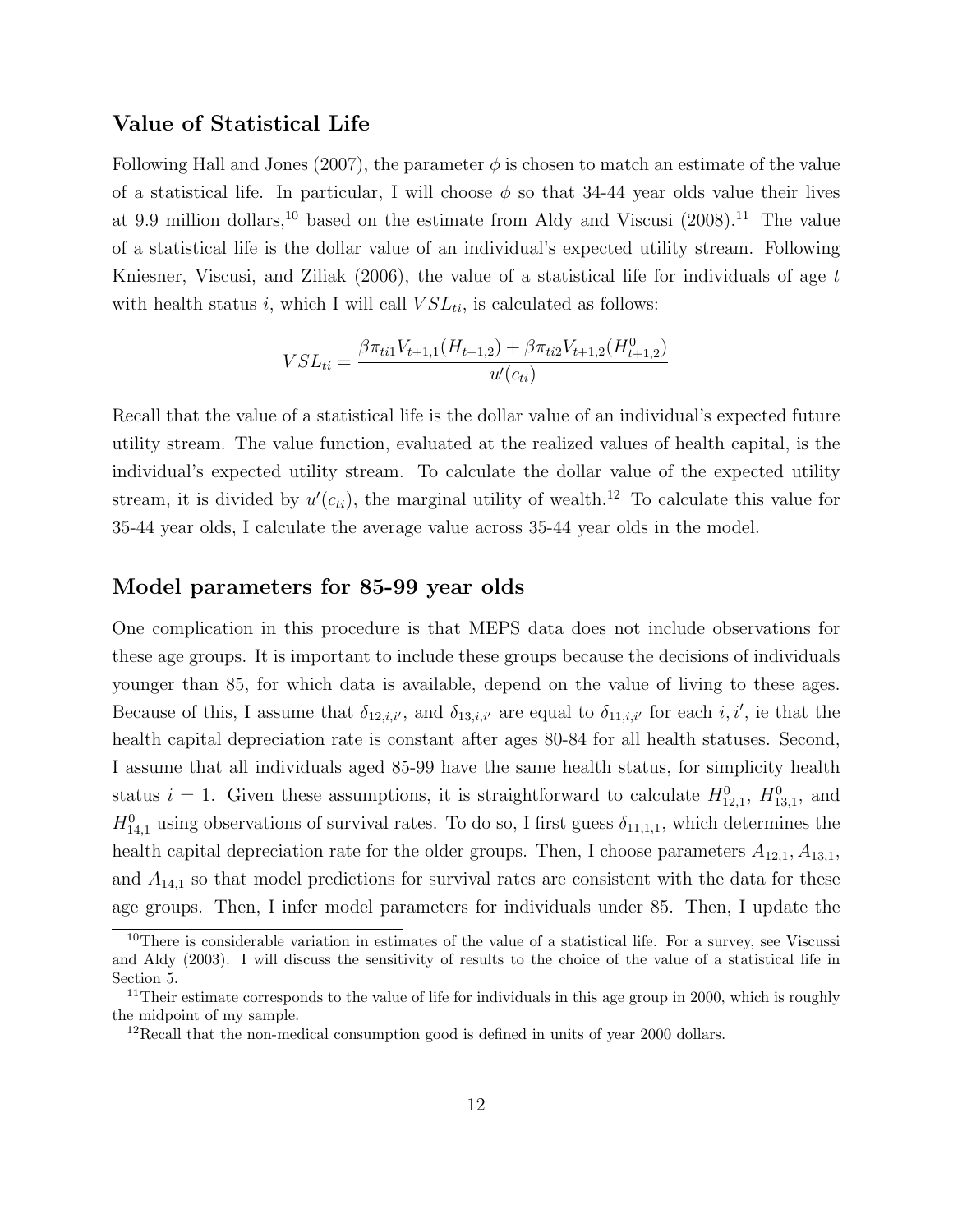guess of  $\delta_{11,1,1}$ , and repeat this procedure until convergence.

## Results of Calibration

The parameter values derived using the calibration procedure are presented here. Recall that the parameters which are calibrated are health capital depreciation rates  $\delta_{tii'}$ , health capital stock levels  $H_{ti}^j$ , medical quality  $A_{ti}$ ,  $\gamma$ , and  $\phi$ . Recall also that these model parameters are calibrated so that the model matches all targeted moments, including data on medical expenditures and survival rates, exactly. As a result, the goodness of fit for the model will not be demonstrated.

Health capital at the beginning of each period in plotted in Figure 5 with a log base two scale. As shown in the figure, health capital at the beginning of each period declines as individuals age. The gap between the beginning of period health stock of the healthy persists over the life cycle, as expected, but shrinks slightly as individuals age.



Figure 5: Beginning of Period Health Capital by Age, Health Status

The life-cycle profile of health depreciation rates by health status in the current period and in the next period is plotted in Figure 6. As expected, depreciation rates are lower for individuals which are healthy in the next period rather than sick. One important thing to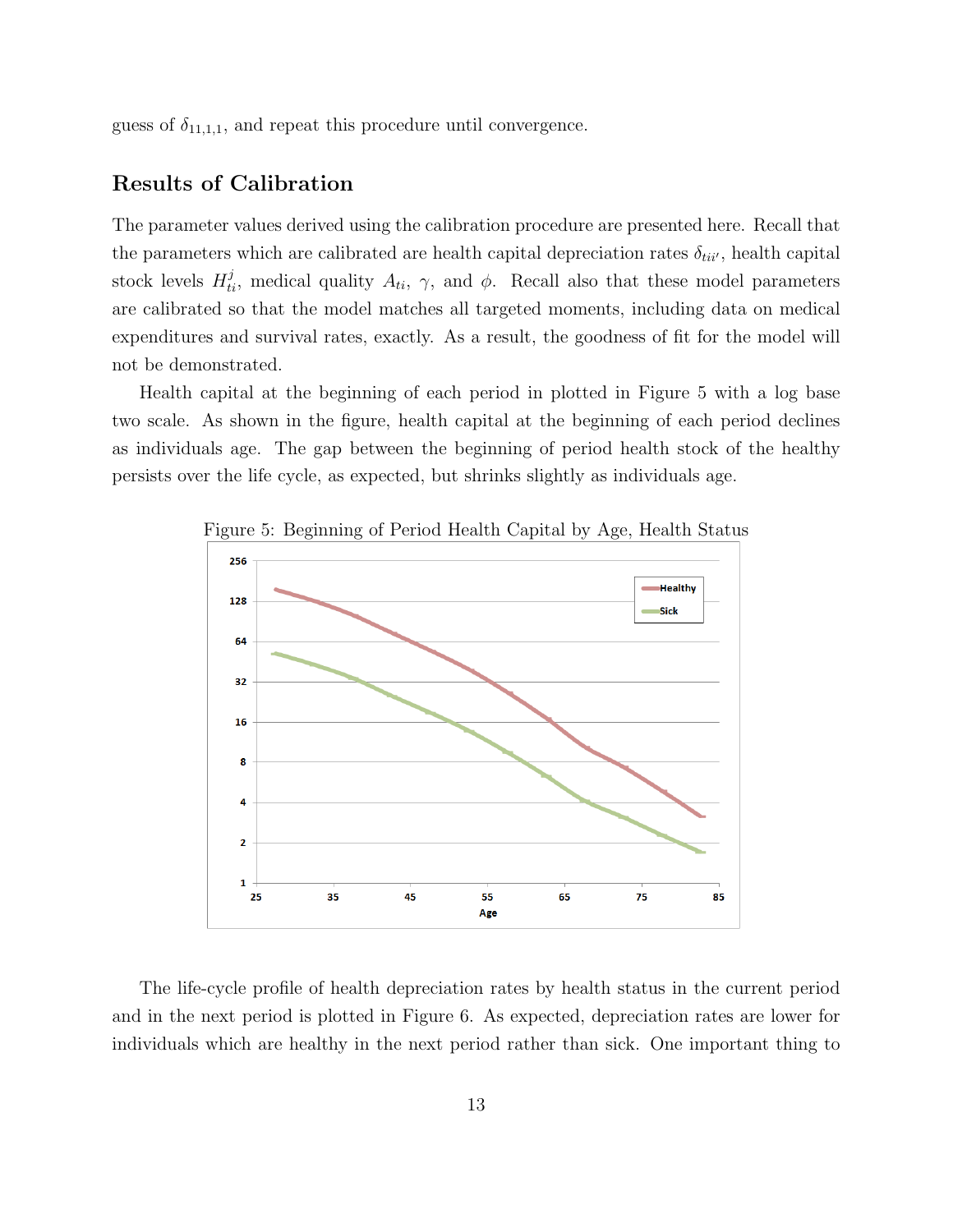notice is that individuals which transition from sick to healthy generally have a negative health capital depreciation rate. One potential reason for this is that, while the average level of medical quality for each age group is estimated here, individuals which transition from sick to healthy may have received medical treatment which was of higher quality than average, either because of uncertainty in the quality of treatment across individuals with the same condition or because they have a condition for which treatment is generally better.



Figure 6: Health Capital Depreciation Rates by Age, Health Status in Current/Next Period

The life cycle profile of the quality of medical purchases, normalized so that medical quality equals one for healthy individuals aged 25-29, is plotted in Figure 7 with a log base ten scale. The most striking feature of the plot is the wide variation in the quality of medical purchases between healthy and sick individuals. This pattern very likely reflects variation in the set of conditions faced by individuals of different health status. An individual receiving treatment for a heart attack likely gets much more medical consumption per unit of medical purchases than an individual visiting the doctor for a check-up.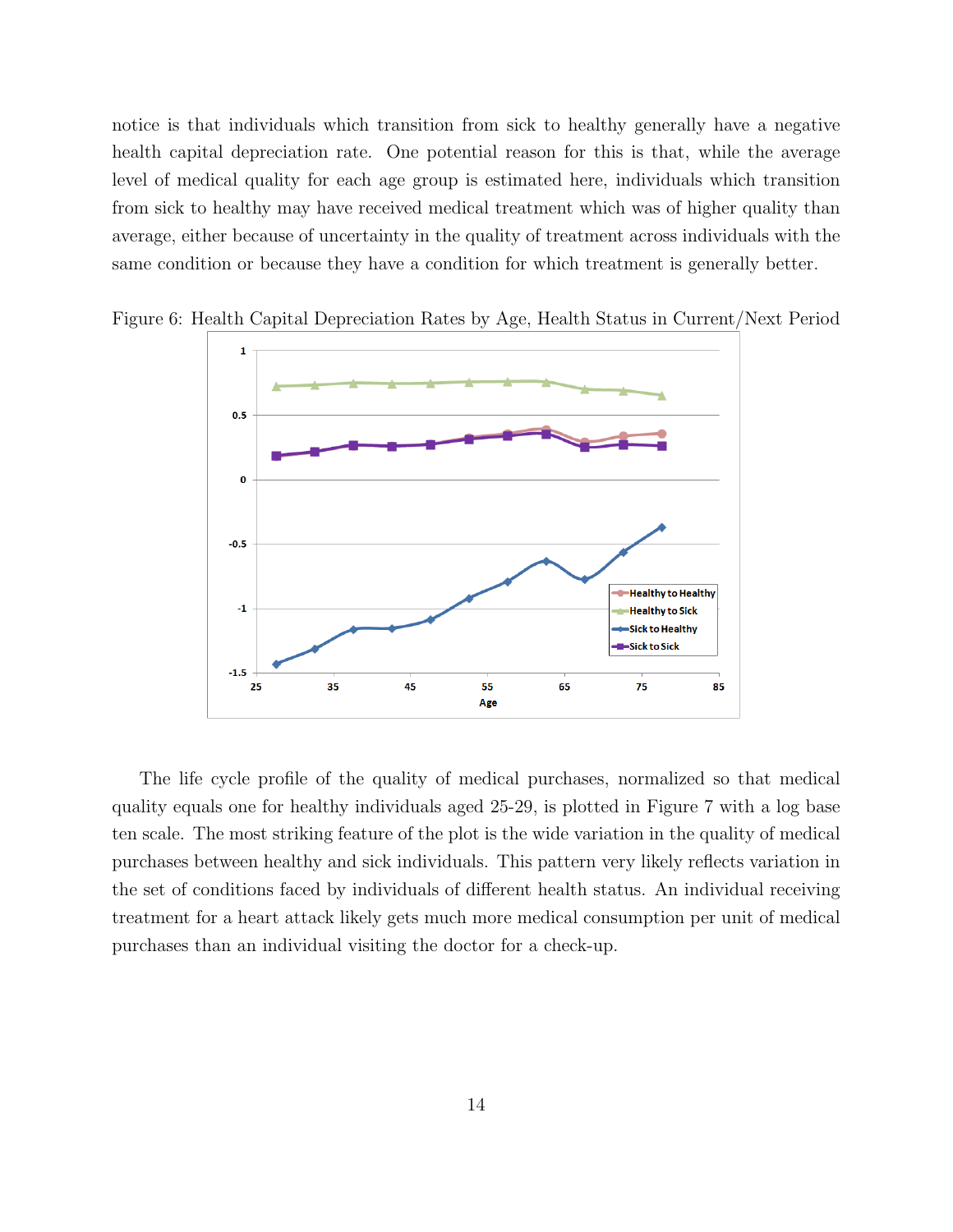

## 5 Policy Evaluation

In this section, I use the calibrated model to evaluate simple policy changes which reduce the co-payment rate for medical goods and services for sick individuals, by between zero and five percentage points, and finance the co-payment rate change using an age-specific $13$ lump-sum transfer on healthy and sick individuals. Recall that out-of-pocket expenses given medical purchases  $x_{ti}$  is equal to  $\theta_{ti}px_{ti} + P_{ti}$ . When the co-payment rate for sick individuals is changed by ∆, I reduce both the average and marginal co-payment rate. This mean that  $\theta_{t2}$  is reduced by  $\Delta$ , and  $P_{ti}$  is chosen so the average co-payment rate in the model is reduced by  $\Delta$ . Finally, age-specific lump-sum transfer  $\Omega_t$  is chosen to be equal to the sum of the difference in medical expenses not paid out-of-pocket by age.

These policy changes are evaluated using ex-ante consumption-equivalent welfare change, in the spirit of Lucas (1987). By ex-ante, I mean before the realization of initial health status. The results of this policy evaluation are plotted in Figure 8 for reductions in the average and marginal co-payment rate between zero and five percentage points. As is readily apparent

<sup>13</sup>An age-specific lump-sum transfer is used to avoid redistibution across age groups, specifically from young individuals with relatively low medical expenditures to old individuals with relatively high medical expenditures.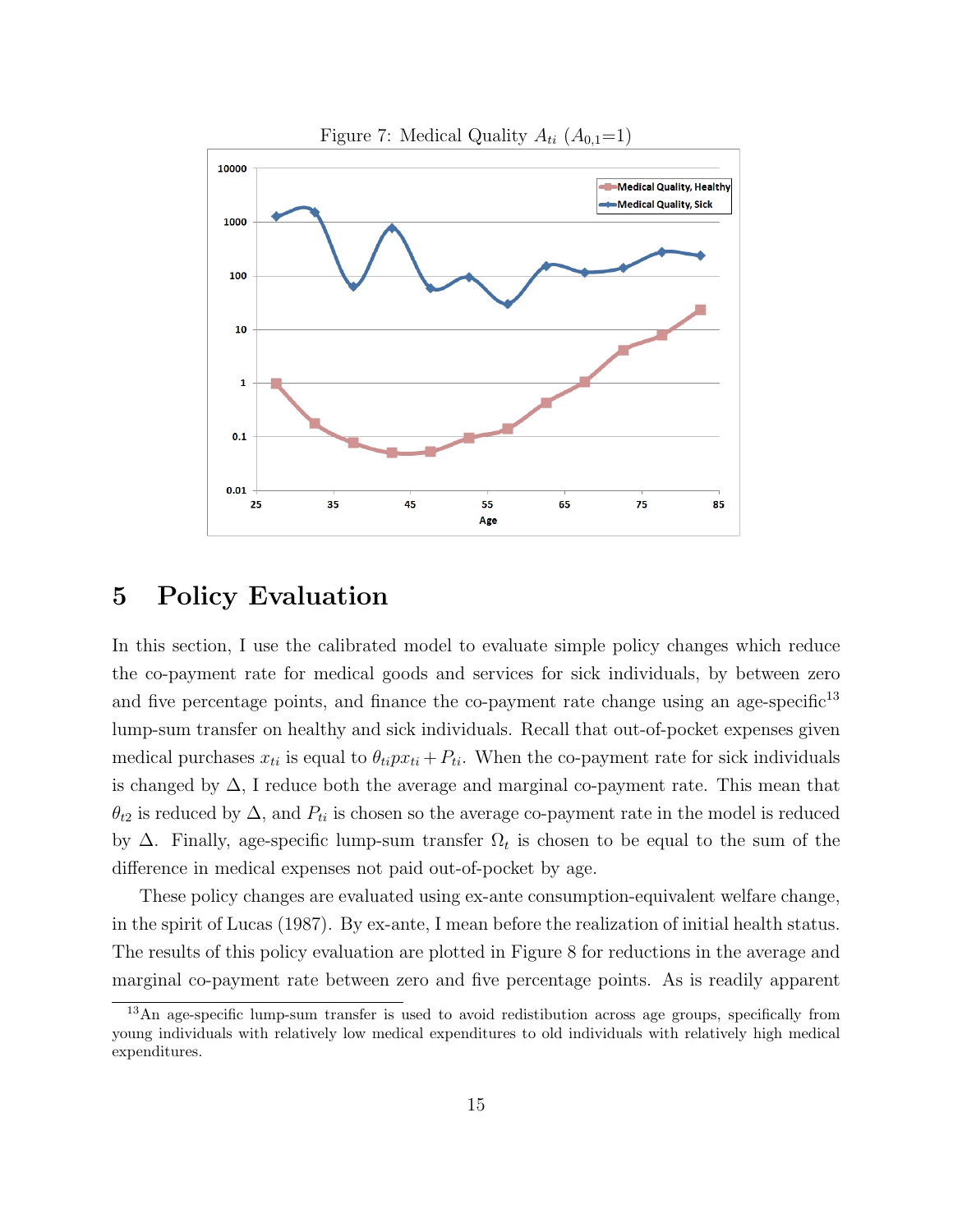in the figure, reductions in the co-payment rate lead to sizable reductions in welfare, despite the fact that there are no distortions associated with the finance of the policy change.



Figure 8: Ex-Ante Consumption-Equivalent Welfare Loss by Change in Co-Payment Rate

Consider instead a setting in which health shocks are shocks to the level of medical expenditures rather than to primitive which affect medical expenditures. In this setting, medical expenditures are exogenous. The effects of the policy changes studied here on allocations and welfare in this setting is very simple to determine. These policies reduce the variation in consumption across individuals of different health status without distorting any decisions. As a result, these policies increase ex-ante consumption-equivalent welfare. To illustrate this, I perform the same policy experiments using a model with exogenous medical expenditure shocks, and compare welfare results across the two economies. These results are plotted along with the main welfare results in Figure 9.

The results here stand in stark contrast to the results in an environment with medical expenditure shocks. The reason for this is that reduction in the co-payment rate distorts the medical decision, and leads to increases in medical expenditures at the expense of non-medical consumption. As shown in Figure 10, reducing the co-payment rate leads to a substantial increase in medical expenditures. There are two important reasons for this. First, individuals in the US place a high value on their lives. As mentioned previously, Aldy and Viscusi (2008) estimate that individuals aged 35-44 valued their lives at 9.9 million dollars in 2000. A back of the envelope calculation based on this estimate suggests that these individuals are willing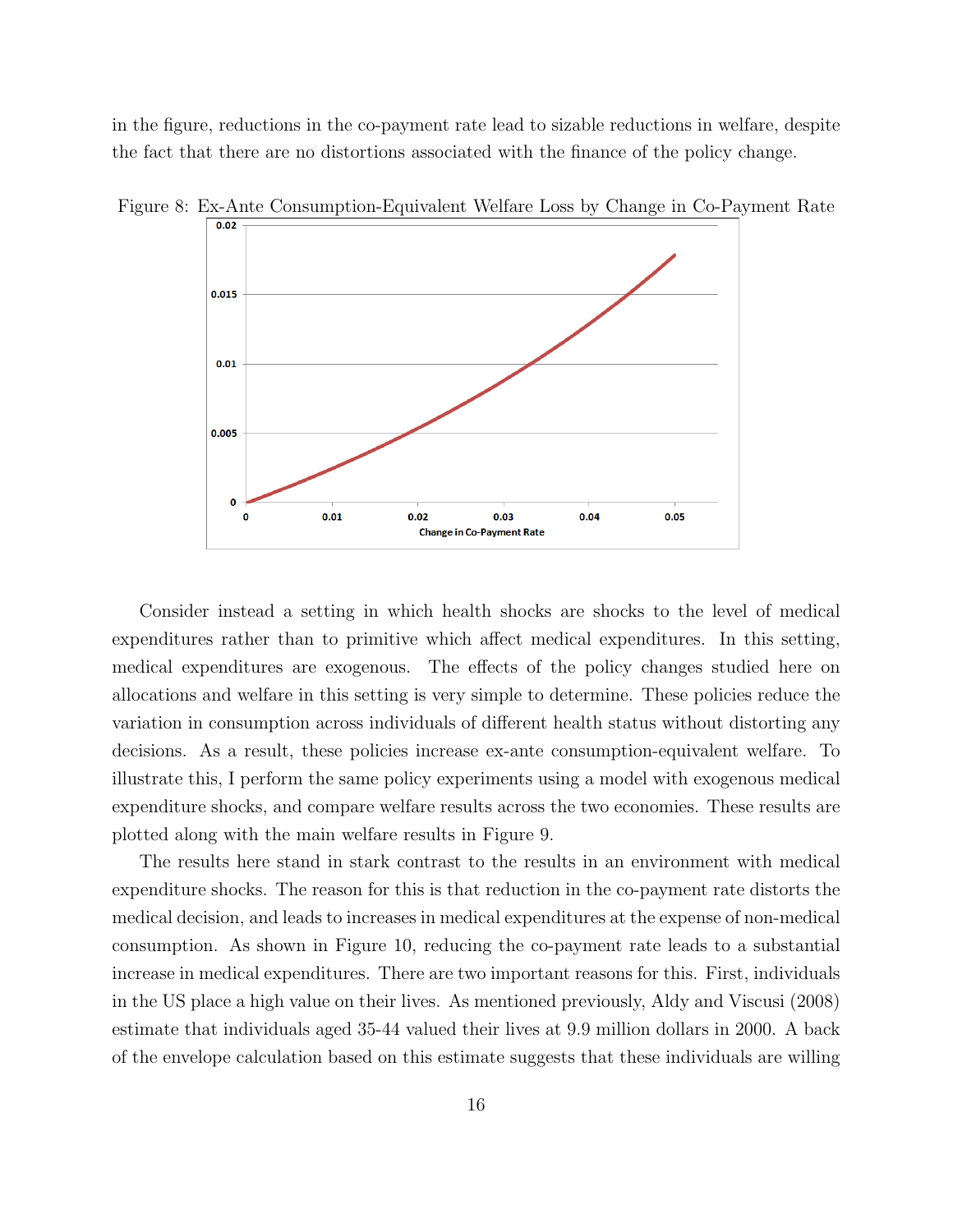

Figure 9: Ex-Ante Consumption-Equivalent Welfare Loss by Change in Co-Payment Rate

to pay \$99,000 for a one percentage point reduction in mortality. As a result, changes in the marginal cost of medical care can have a large impact on medical expenditures. Second, copayment rates are already quite low in the US. As shown in Figure 1, a five percentage point reduction in the marginal co-payment rate leads approximately to a thirty-three percent reduction in the marginal co-payment rate on average across age groups.

One implication of these results is that it is very important to carefully model the health shocks which generate variation in medical expenditures. Choices regarding the nature of health shocks, in particular assuming that medical expenditures are exogenous, can have enormous effects on results. The assumption that policy does not affect medical expenditures, as mentioned previously, lies in contrast to existing evidence summarized in Newhouse (1992). While models with exogenous medical expenditures may be appropriate to study various questions of economic interest, the results here suggest that a model with endogenous medical expenditures and primitive health shocks is needed to understand the implications of health policy.

### Sensitivity

In this section, I perform sensitivity analysis to see if the effect of policy on welfare depends critically on various parameter values and calibration targets. In particular, I determine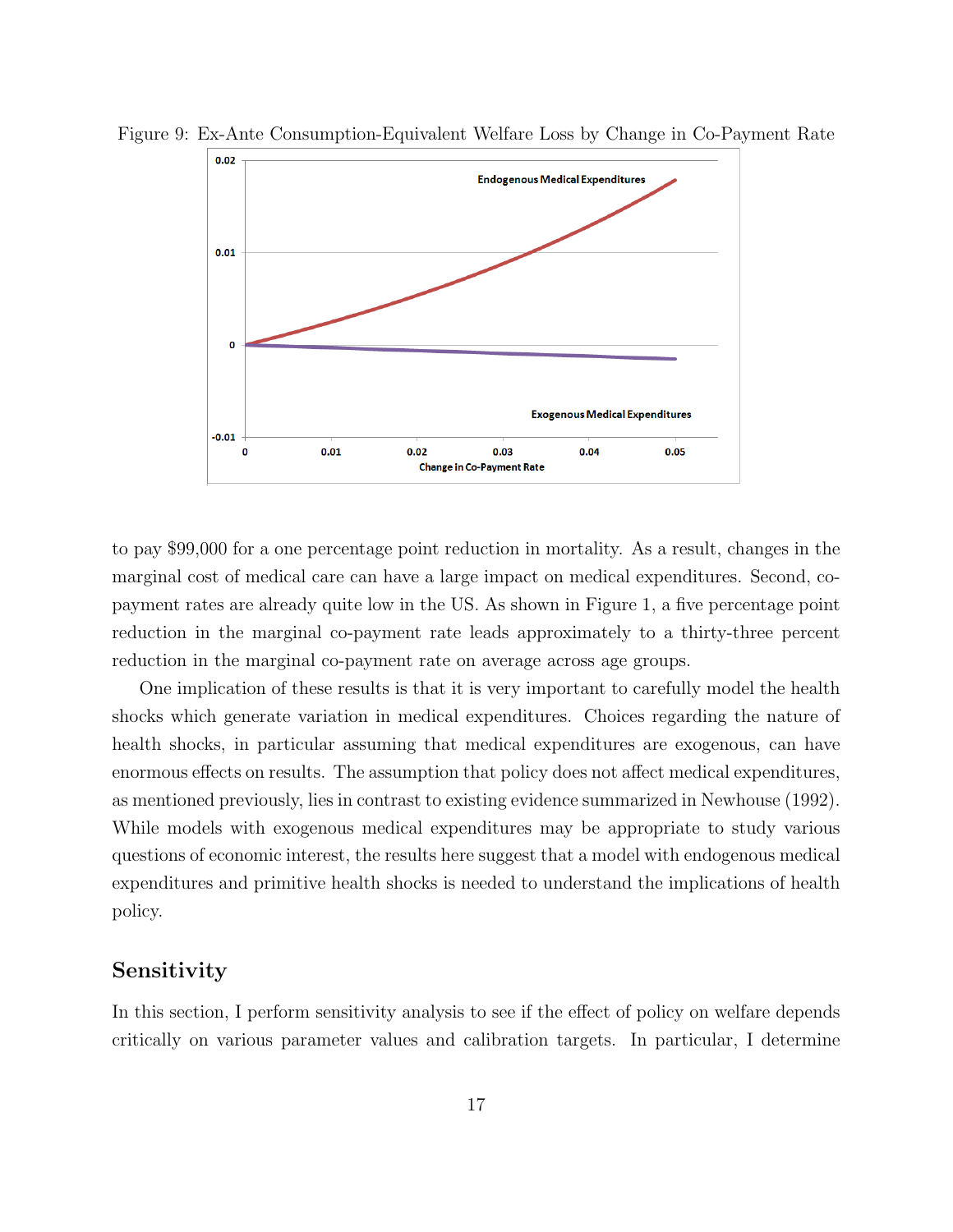

Figure 10: Percent Increase in Avg. Medical Expenditures by Change in Co-Payment Rate

the extent to which the welfare effect of a five percentage point reduction in co-payment rates for unhealthy individuals depends on the targeted value of statistical life for 35-44 year olds, on the targeted value of the price elasticity of medical expenditures, and on the intertemporal elasticity of substitution. Quantitative results do not vary substantially in all three cases. For variation in the targeted value of a statistical life between three and twelve million dollars, the welfare loss associated with the policy change varies between 1.77 percent and 1.79 percent, respectively. For variation in the targeted price elasticity of medical expenditures between -0.1 and -0.3, the welfare loss varies between 1.67 percent and 1.90 percent, respectively. Finally, for variation in  $\gamma$  between 1 and 2, the welfare loss varies between 1.78 percent and 1.44 percent, respectively. In all three cases, the welfare affect of policy does not vary significantly, and is starkly different from the welfare loss in a setting with exogenous medical expenditures.

## 6 Conclusion

This paper studies the accumulation and depreciation of health capital over the life cycle in a model with primitive health shocks in order to better understand the aggregate effects of medical policy. To illustrate the utility of this framework, I consider a very simple policy changes which reduce the co-payment rate for medical goods and services for sick individuals,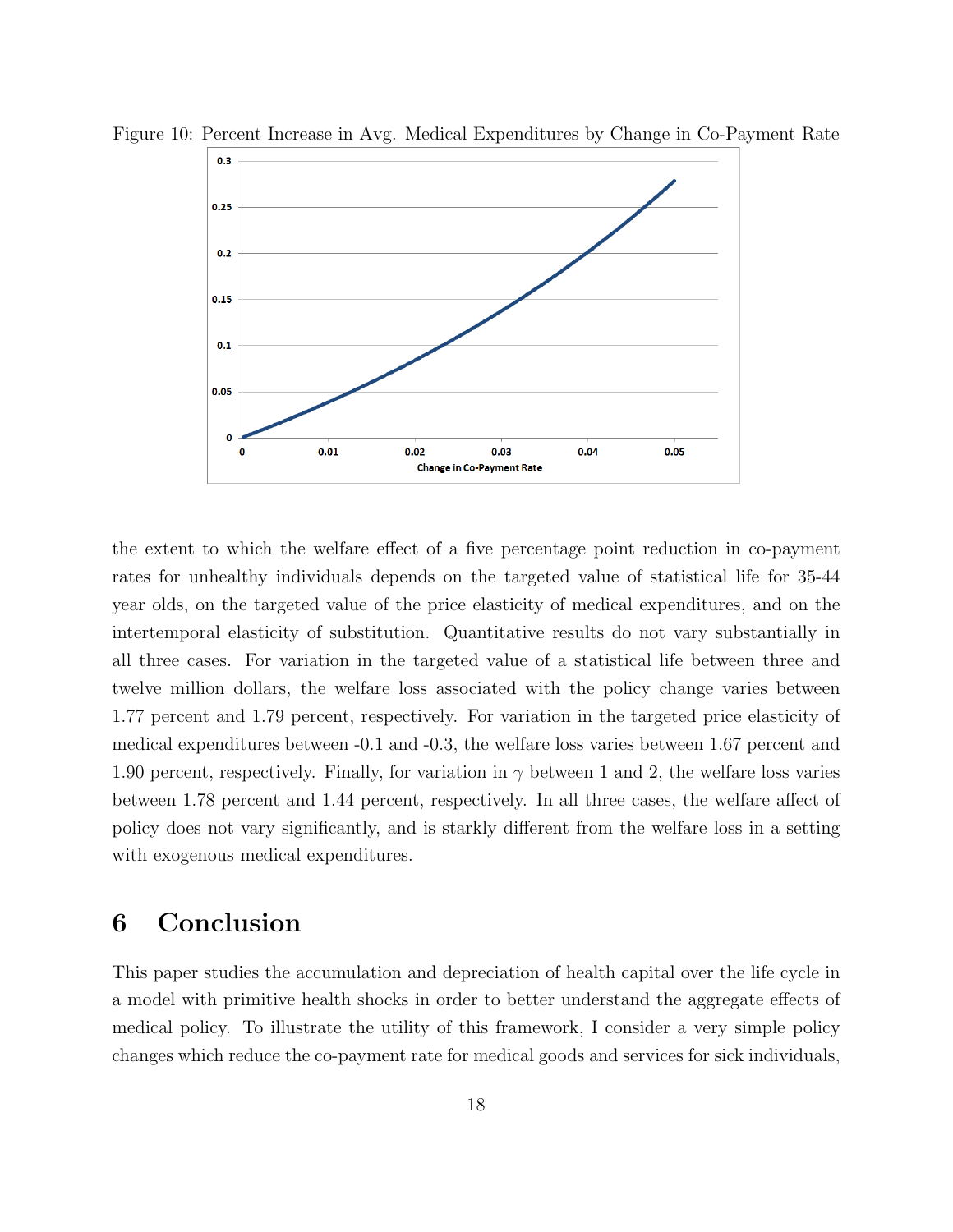and finances this co-payment rate reduction with a lump-sum transfer from all households. In a model in which health shocks are medical expenditure shocks, these policies would decrease the variation in non-medical consumption across individuals of different health status without distorting decisions, and would lead to increases in welfare. This need not be the case in a model with primitive health shocks which affect the medical decision. The results of this paper suggest that the opposite is true. Even without distortions associated with financing the policy change, distortions induced by the reduction in the co-payment rate for medical goods and services leads to a welfare decrease rather than increase. Since medical expenditures are affected by policy, the tools that economists use to evaluate health policy should reflect this fact, and feature primitive health shocks rather than shocks to medical expenditures.

## References

- [1] Aldy, Joseph and W. Kip Viscusi. 2008. "Adjusting the Value of a Statistical Life for Age and Cohort Effects,"The Review of Economics and Statistics, MIT Press, vol. 90(3), pp. 573-581, 04.
- [2] Cutler, David M and Mark McClellan. 2001. "Is Technological Change in Medicine Worth It?" Health Affairs 20, no. 5: 11–29
- [3] Grossman, Michael. 1972. "On the Concept of Health Capital and the Demand for Health." The Journal of Political Economy, Vol. 80, No. 2
- [4] Hall, Robert and Charles Jones. 2007. "The Value of Life and the Rise in Health Spending." Quarterly Journal of Economics.
- [5] Janicki, Hubert. 2011. ""Distributional Effects of Public Health Insurance Reform." Manuscript.
- [6] Kniesner, Thomas J., W. Kip Viscusi, James P. Ziliak, 2006."Life-Cycle Consumption and the Age-Adjusted Value of Life,"The B.E. Journal of Economic Analysis and Policy, Berkeley Electronic Press, vol. 0(1).
- [7] Lawver, Daniel. 2011 a. "Measuring Quality Increases in the Medical Sector." Manuscript.
- [8] Lawver, Daniel. 2011 b. "On the Accumulation and Depreciation of Health Capital over the Life Cycle." Manuscript.